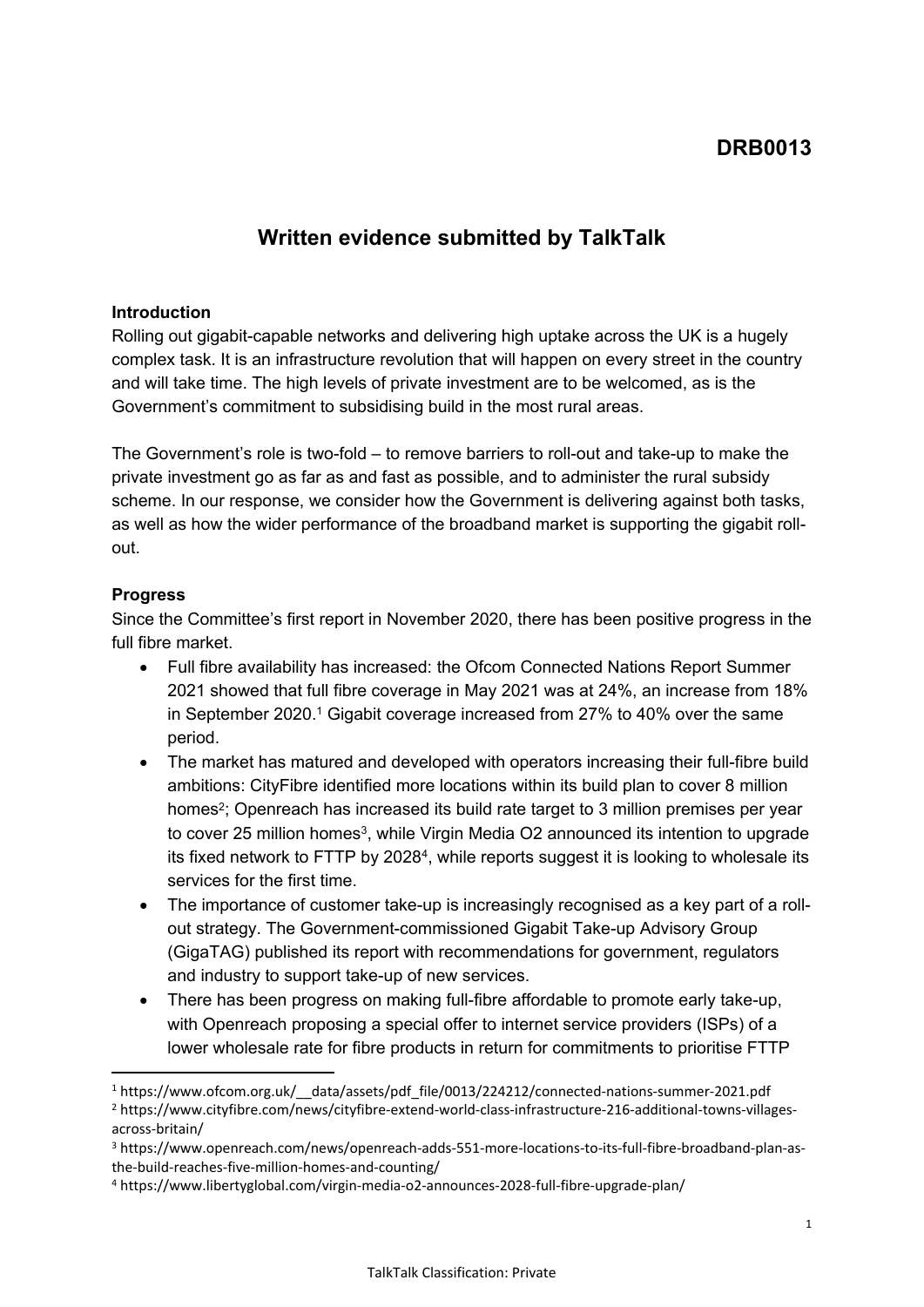orders over legacy technologies ("Project Equinox"). We welcome this offer as an important step to migrating all our customers onto full fibre products.

This progress is to be welcomed. New entrants to the broadband market have created a competitive market, which is pressing operators to roll-out quickly and reach customers.

### **Challenges**

However, there are several issues highlighted in the Committee's initial response which still remain uncertain and where further clarity is needed.

## **1) Lessons from superfast project**

The superfast roll-out saw over-reliance on Openreach and a failure to build competition in the market. Ofcom's decision to require legal separation of BT and Openreach in 2016 saw an important change in approach from Ofcom and the Government regarding the future of the communications market, and we strongly support the emergence of new entrants to drive true competition.

However, we are concerned that – five years since the initial discussion –some of this progress is being lost. Openreach's engagement with its customers (including TalkTalk) has deteriorated over the past year. There has been less collaboration and a move towards actions and decisions by Openreach that ignore the needs of wholesale and retail customers. This behaviour is an example of Openreach exploiting its market power against the interests of customers.

To protect market competition, encourage roll-out and ultimately serve the needs of consumers, Ofcom needs to hold Openreach to account and challenge this behaviour. Strong regulation and effective enforcement is needed to ensure Ofcom meets customer needs, delivers on its FTTP investment, and does not block effective competition between FTTP network builders. We have made several practical recommendations to Ofcom about future activities which will help re-establish the culture of an independent Openreach, including monitoring Openreach's FTTP build (in particular in rural areas where it has made commitments to the regulator) as well as take-up rates, and new mechanisms for customer engagement and influence. We would be happy to share these suggestions with the Committee. We hope to see Ofcom respond positively to these recommendations; without intervention, there is a real risk that Openreach increasingly exploits its market position, damaging competition in the sector and risking delays to full-fibre roll-out and uptake.

#### 2) **Progress of BDUK rural consumers**

BDUK Project Gigabit has made important progress over the last year. TalkTalk is a retail provider and therefore has limited engagement with the procurement process. However, in partnership with an alternative network, we have run two voucher schemes.

#### *Voucher scheme*

Our experience of the voucher scheme was that the process was overly cumbersome, requiring considerable resource and engagement on our side which was challenging. As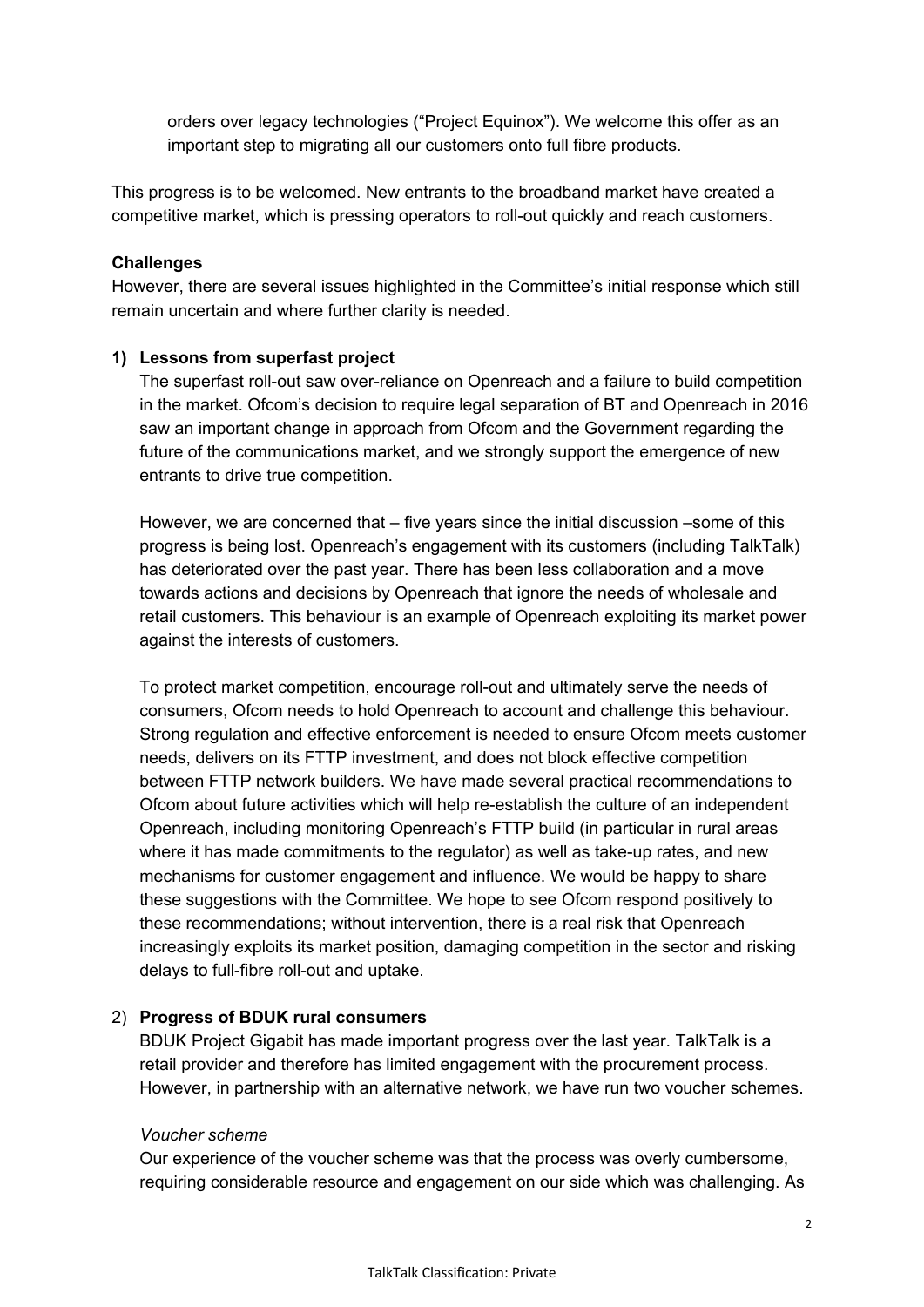an ISP, we were removed from the process while our customers were confused about what was happening on the ground. The current process requires the individual customer to take action to receive the voucher, with the network provider leading on the engagement with the customer. As an ISP, there is no formal role for us, despite the fact that they are our customers and we are the contracting entity. The voucher scheme should take advantage of the close relationship between an ISP and its customer and use it to drive customer engagement at a local level. An ISP should be able to claim vouchers on behalf of its customer. BDUK should look to make this amendment to the scheme.

The changes to the voucher scheme over the last year have also created uncertainty amongst providers. Many new entrants (in addition to established operators like Openreach) supported the Gigabit Voucher Scheme as a way of reducing local build costs and incentivising local take-up. The changes to the scheme introduced in March 2020 removed eligibility from 3.2m premises where Openreach has pledged to build in exchange for regulatory approval for higher copper prices (referred to as Area 3). This regulatory approach allows Openreach to recover any losses it makes through higher wholesale charges – creating a regulatory subsidy which is not available to other networks. As a result, Openreach has announced that it will build in many rural areas ahead of altnets, and therefore gigabit vouchers are no longer available in these areas. This combination of Ofcom regulation and BDUK policy has undermined the opportunity for contestable subsidy and competition in rural areas, entrenching Openreach's market dominance. Some of these problems could be avoided with reforms from Ofcom. In particular Ofcom should not allow Openreach to access the regulatory subsidy in those areas where there is already an altnet present with a credible build plan, while BDUK should only remove vouchers from those areas where Openreach are committed to build within a 2-3 year timeframe.

#### *Project Gigabit build projects*

We are concerned by the pace of the programme. It seems likely that the first build contracts will be awarded in mid-2022 at the earliest, which will mean that there will not be actual spades in the ground until late 2022 or early 2023. We want to see networks advance as quickly as possible and are disappointed by this slow progress. We would welcome a clear timeframe from BDUK to understand likely deployment over the next five-year period.

We also are concerned that the approach could still see a patchwork roll-out in certain areas, with areas left behind in local roll-outs, creating pockets without connections. This is not just extremely frustrating for residents in those areas, but very challenging and inefficient for both network providers and ISPs like TalkTalk. An uneven roll-out will mean we are not able to migrate all our customers in an area, but will have to provide both full fibre and legacy services at the same time, meaning ISPs need to incur the cost of maintaining their legacy networks. We need to ensure as close to 100% coverage in an area, and should map local procurement areas against current exchange footprints to ensure that whole exchanges are covered. BDUK must show how it is maximising coverage in its procurement process and avoid a patchwork effect.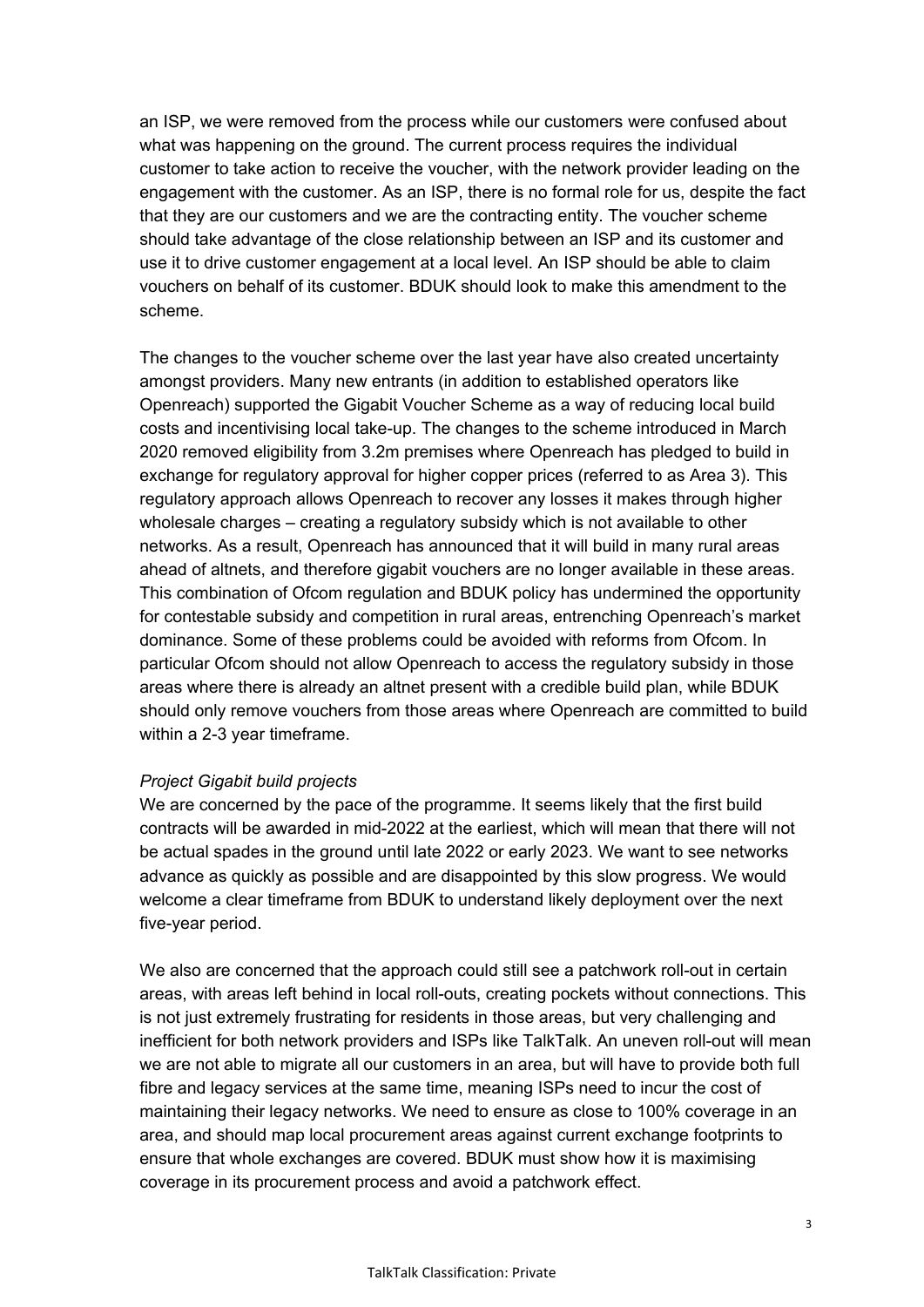Finally, we share the Committee's concerns about low levels of consumer choice in rural areas and the risk of localised monopolies. In particular, consumers in rural areas could see higher costs due to the higher roll-out costs for rural altnets. The subsidy programme should seek to ensure that costs to the consumer are broadly the same in rural areas as in the urban areas. This approach is needed to incentivise major ISPs like TalkTalk to partner with rural altnets to support consumer choice in rural areas.

## 3) **Progress on tackling barriers to roll-out**

Barrier removal has been a central focus for DCMS over recent years. The Department has made good progress to date; however, we share concerns of other operators that progress has slowed over the past year. The Committee is right to highlight that the significant challenge is to co-ordinate cross-departmental support for barrier removal, and also the need for collaboration between national and local government. We hope to see future progress, particularly on reform of the Electronic Communications Code and ensuring gigabit-capable broadband on all new housing developments.

4) **Strategy for take-up and migration –** New networks will only deliver wider benefits if they are used by consumers. Promoting consumer take-up needs to be a central plank of the Government's gigabit strategy to ensure these benefits are realised. It is likely that the majority of consumers will be migrated by their ISP over time as part of normal commercial activity e.g. upgrade voluntarily or upgrade when switching provider.

However, there will be some groups who are extremely unlikely to voluntarily migrate to new gigabit services due to a lack of interest or confidence in engaging with new products. The experience of the superfast upgrade supports this supposition – even today, while superfast broadband is available to 96% of the country, only around 60% of those able to have migrated to a superfast connection<sup>5</sup>. However, while the superfast roll-out did not require immediate switchover, this upgrade will require all consumers to migrate since Ofcom has allowed Openreach to progressively force customers onto full fibre: first by stopping selling new legacy services, then by raising price of legacy services and then stopping all legacy services. Openreach has started the process of stopping sales of legacy services in certain areas and has stated its intention to eventually switch-off its copper network and only operate its full-fibre network. Therefore, there is a real need to promote early take-up to support an efficient and fair migration.

There have been important and useful conversations across industry, Government and Ofcom regarding this goal. In particular, Ofcom has recently launched a new programme of work on common standards and terminology on broadband. We support this programme as an important step to building consumer confidence and engagement with gigabit-capable products. We also welcome Ofcom's reforms of switching as another essential component to moving to a competitive market and promoting consumer engagement.

<sup>5</sup> [Ofcom](https://www.ofcom.org.uk/__data/assets/pdf_file/0024/209373/connected-nations-2020.pdf) [Connected](https://www.ofcom.org.uk/__data/assets/pdf_file/0024/209373/connected-nations-2020.pdf) [Nations](https://www.ofcom.org.uk/__data/assets/pdf_file/0024/209373/connected-nations-2020.pdf) [December](https://www.ofcom.org.uk/__data/assets/pdf_file/0024/209373/connected-nations-2020.pdf) [2020](https://www.ofcom.org.uk/__data/assets/pdf_file/0024/209373/connected-nations-2020.pdf)